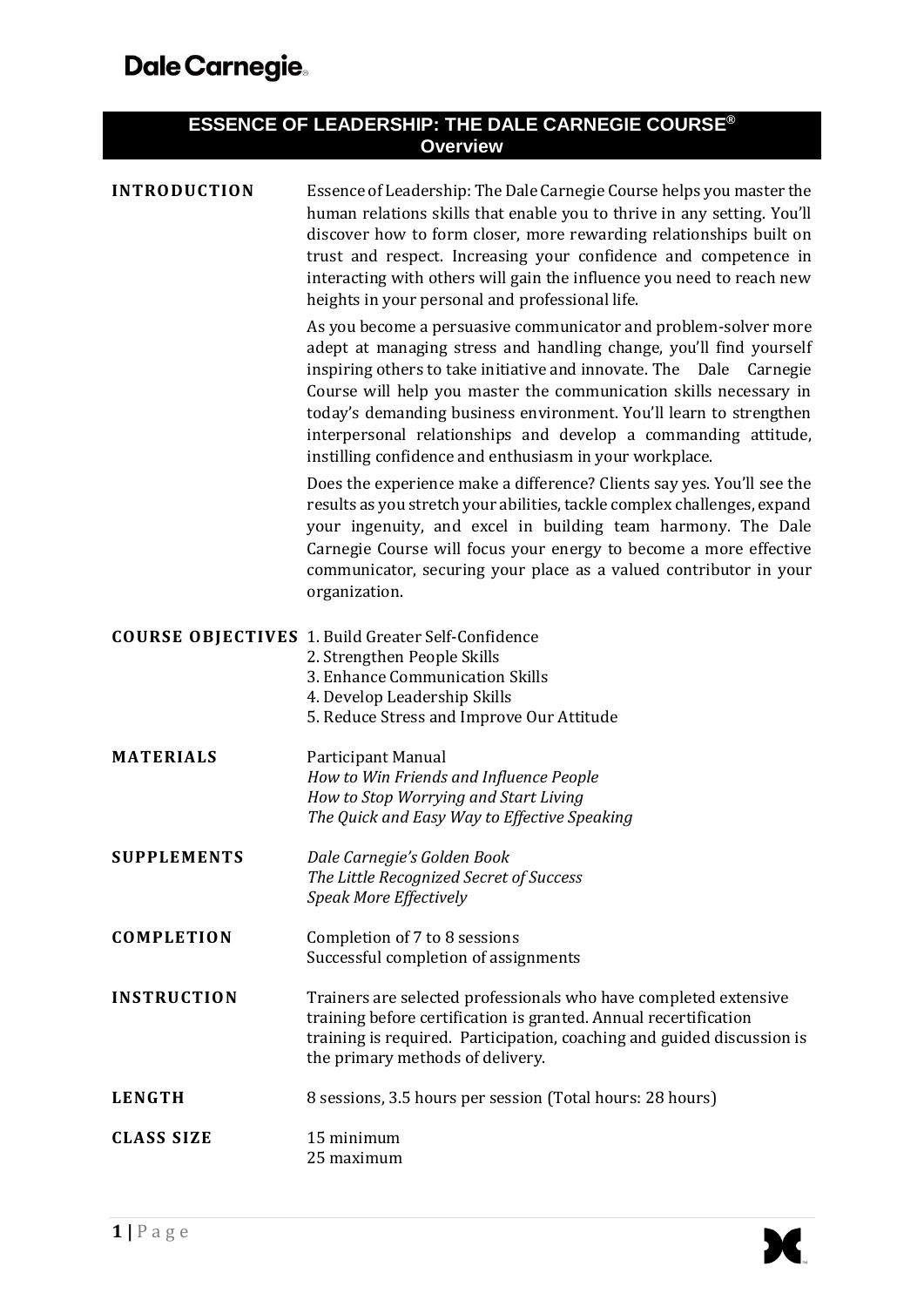| 8 WEEKS ESSENCE OF LEADERSHIP: THE DALE CARNEGIE COURSE |                                                                   |                                                                                                                                                                                                                                                                       |  |
|---------------------------------------------------------|-------------------------------------------------------------------|-----------------------------------------------------------------------------------------------------------------------------------------------------------------------------------------------------------------------------------------------------------------------|--|
| <b>Time</b>                                             | <b>Session Title</b>                                              | <b>Learning Objectives</b>                                                                                                                                                                                                                                            |  |
| 3.5hrs                                                  | 1A. Build a Foundation<br>for Success                             | Learn methods to connect with others<br>Familiarize ourselves with the Five Drivers for<br><b>Success</b><br>Expand our capacity to achieve our vision by<br>committing to breakthroughs                                                                              |  |
|                                                         | 1B. Recall and Use<br><b>Names</b>                                | Focus on people as individuals<br>—<br>Create positive first impressions<br>Use methods for remembering names                                                                                                                                                         |  |
| 3.5hrs                                                  | 2A. Build on Memory<br><b>Skills and Enhance</b><br>Relationships | Apply a process for memory improvement<br>—<br>Become familiar with the principles for<br>improving human relations<br>Identify opportunities for improving business<br>relationships                                                                                 |  |
|                                                         | 2B. Increase Self<br>Confidence                                   | Use our experiences to communicate more<br>confidently<br>Communicate with clarity and conciseness<br>Discover how past experiences influence<br>$\qquad \qquad -$<br>behavior                                                                                        |  |
| 3.5hrs                                                  | 3A. Put Stress in<br>Perspective                                  | Recognize the impact that negative stress has on<br>$\qquad \qquad -$<br>our effectiveness and results<br>Commit to using concepts and principles to better<br>handle stress<br>Discover more effective ways for professionals to<br>prepare for & address challenges |  |
|                                                         | 3B. Enhance<br>Relationships and<br><b>Motivate Others</b>        | Persuasively communicate in a clear and concise<br>way so people are moved to action<br>See how consistent application of the Human<br>Relations Principles improves results<br>Discover how relationships help us advance<br>toward our goals                        |  |
| 3.5hrs                                                  | 4A. Energize Our<br>Communication                                 | Recognize that including action in our<br>communication releases nervous energy<br>Become more natural when communicating with<br>others<br>Become more animated to engage others                                                                                     |  |
|                                                         | 4B. Make Our Ideas Clear                                          | Demonstrate clarity when giving directions<br>$\qquad \qquad$<br>Learn to present information in a logical<br>sequence<br>Reinforce the value of demonstrations when<br>explaining information                                                                        |  |
| 3.5hrs                                                  | 5A. Disagree Agreeably                                            | Demonstrate a process to organize our thoughts<br>in impromptu situations                                                                                                                                                                                             |  |